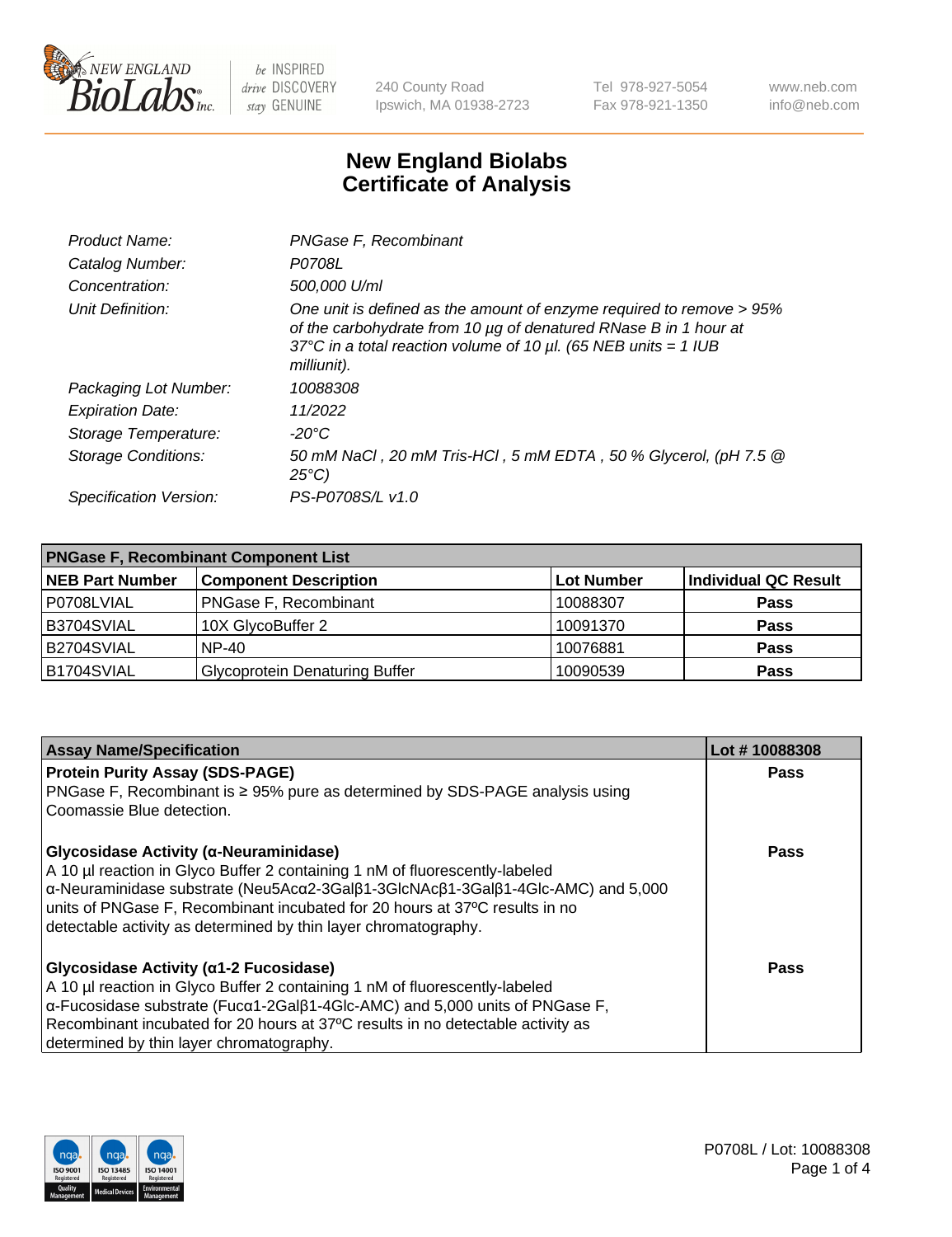

240 County Road Ipswich, MA 01938-2723 Tel 978-927-5054 Fax 978-921-1350

www.neb.com info@neb.com

| <b>Assay Name/Specification</b>                                                                                                                                                                                                                                                                                                                                   | Lot #10088308 |
|-------------------------------------------------------------------------------------------------------------------------------------------------------------------------------------------------------------------------------------------------------------------------------------------------------------------------------------------------------------------|---------------|
| Glycosidase Activity (α1-3 Fucosidase)<br>A 10 µl reaction in Glyco Buffer 2 containing 1 nM of fluorescently-labeled<br>α-Fucosidase substrate (Fucα1-3Galβ1-4GlcNAcβ1-3Galβ1-4Glc-AMC) and 5,000 units of<br>PNGase F, Recombinant incubated for 20 hours at 37°C results in no detectable<br>activity as determined by thin layer chromatography.              | Pass          |
| Glycosidase Activity (α1-3 Galactosidase)<br>A 10 µl reaction in Glyco Buffer 2 containing 1 nM of fluorescently-labeled<br>α-Galactosidase substrate (Galα1-3Galβ1-4GlcNAc-AMC) and 5,000 units of PNGase F,<br>Recombinant incubated for 20 hours at 37°C results in no detectable activity as<br>determined by thin layer chromatography.                      | Pass          |
| Glycosidase Activity (α1-3 Mannosidase)<br>A 10 µl reaction in Glyco Buffer 2 containing 1 nM of fluorescently-labeled<br>α-Mannosidase substrate (Manα1-3Manβ1-4GlcNAc-AMC) and 5,000 units of PNGase F,<br>Recombinant incubated for 20 hours at 37°C results in no detectable activity as<br>determined by thin layer chromatography.                          | Pass          |
| Glycosidase Activity (a1-6 Galactosidase)<br>A 10 µl reaction in Glyco Buffer 2 containing 1 nM of fluorescently-labeled<br>α-Galactosidase substrate (Galα1-6Galα1-6Glcα1-2Fru-AMC) and 5,000 units of PNGase<br>F, Recombinant incubated for 20 hours at 37°C results in no detectable activity as<br>determined by thin layer chromatography.                  | <b>Pass</b>   |
| Glycosidase Activity (α1-6 Mannosidase)<br>A 10 µl reaction in Glyco Buffer 2 containing 1 nM of fluorescently-labeled<br>α-Mannosidase substrate (Manα1-6Manα1-6(Manα1-3)Man-AMC) and 5,000 units of PNGase<br>F, Recombinant incubated for 20 hours at 37°C results in no detectable activity as<br>determined by thin layer chromatography.                    | Pass          |
| Glycosidase Activity (β-Mannosidase)<br>A 10 µl reaction in Glyco Buffer 2 containing 1 nM of fluorescently-labeled<br>$\beta$ -Mannosidase substrate (Man $\beta$ 1-4Man $\beta$ 1-4Man-AMC) and 5,000 units of PNGase F,<br>Recombinant incubated for 20 hours at 37°C results in no detectable activity as<br>determined by thin layer chromatography.         | Pass          |
| Glycosidase Activity (β-N-Acetylgalactosaminidase)<br>A 10 µl reaction in Glyco Buffer 2 containing 1 nM of fluorescently-labeled<br>β-N-Acetylgalactosaminidase substrate (GalNAcβ1-4Galβ1-4Glc-AMC) and 5,000 units of<br>PNGase F, Recombinant incubated for 20 hours at 37°C results in no detectable<br>activity as determined by thin layer chromatography. | Pass          |

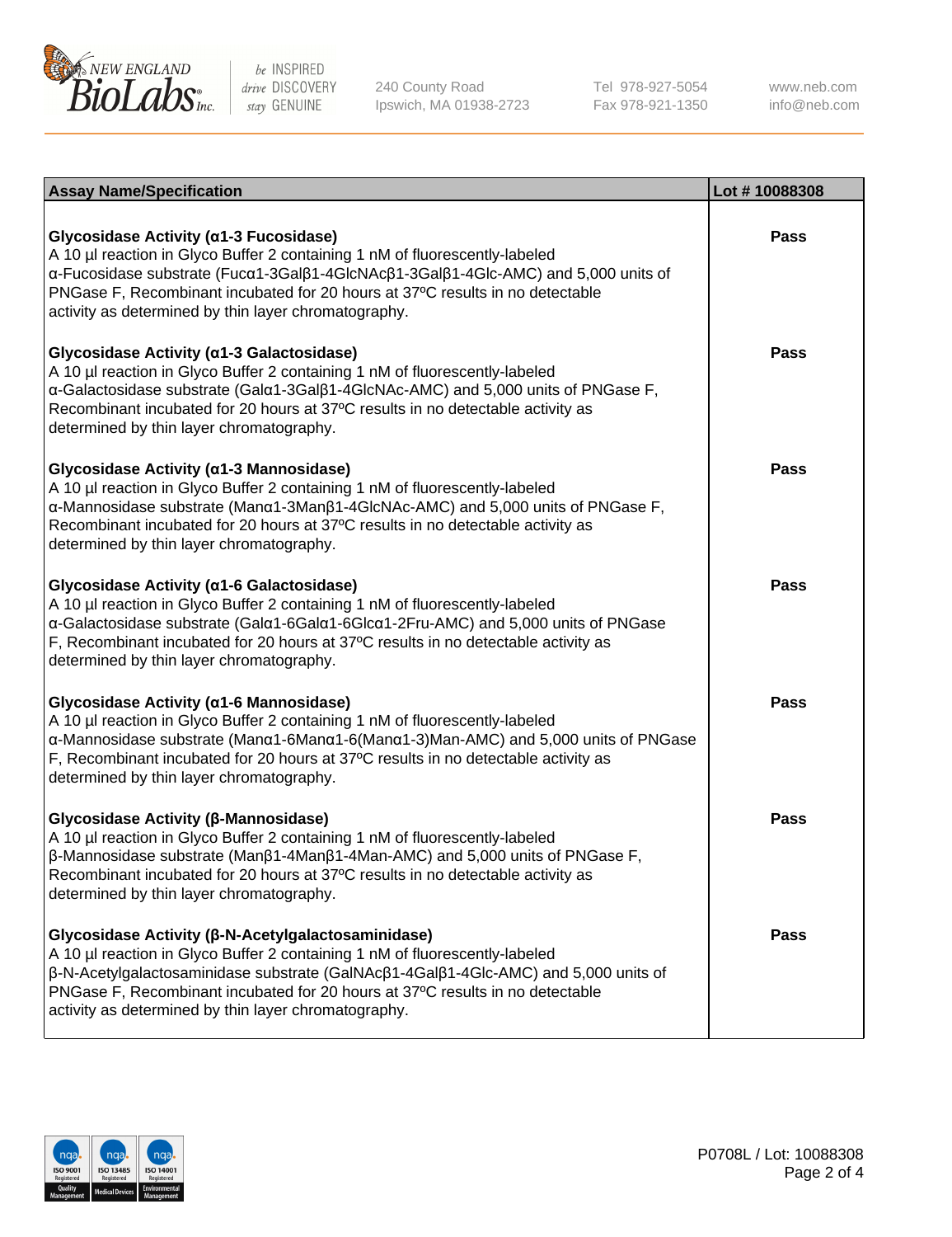

240 County Road Ipswich, MA 01938-2723 Tel 978-927-5054 Fax 978-921-1350 www.neb.com info@neb.com

| <b>Assay Name/Specification</b>                                                                                                                                                                                                                                                                                                                                            | Lot #10088308 |
|----------------------------------------------------------------------------------------------------------------------------------------------------------------------------------------------------------------------------------------------------------------------------------------------------------------------------------------------------------------------------|---------------|
| Glycosidase Activity (β-N-Acetylglucosaminidase)<br>A 10 µl reaction in Glyco Buffer 2 containing 1 nM of fluorescently-labeled<br>β-N-Acetylglucosaminidase substrate (GlcNAcβ1-4GlcNAcβ1-4GlcNAc-AMC) and 5,000 units<br>of PNGase F, Recombinant incubated for 20 hours at 37°C results in no detectable<br>activity as determined by thin layer chromatography.        | Pass          |
| Glycosidase Activity (Endo F1, F2, H)<br>A 10 µl reaction in Glyco Buffer 2 containing 1 nM of fluorescently-labeled Endo F1,<br>F2, H substrate (Dansylated invertase high mannose) and 5,000 units of PNGase F,<br>Recombinant incubated for 20 hours at 37°C results in no detectable activity as<br>determined by thin layer chromatography.                           | Pass          |
| <b>Glycosidase Activity (Endo F2, F3)</b><br>A 10 µl reaction in Glyco Buffer 2 containing 1 nM of fluorescently-labeled Endo F2,<br>F3 substrate (Dansylated fibrinogen biantennary) and 5,000 units of PNGase F,<br>Recombinant incubated for 20 hours at 37°C results in no detectable activity as<br>determined by thin layer chromatography.                          | Pass          |
| Glycosidase Activity (α-Glucosidase)<br>A 10 µl reaction in Glyco Buffer 2 containing 1 nM of fluorescently-labeled<br>α-Glucosidase substrate (Glcα1-6Glcα1-4Glc-AMC) and 5,000 units of PNGase F,<br>Recombinant incubated for 20 hours at 37°C results in no detectable activity as<br>determined by thin layer chromatography.                                         | Pass          |
| Glycosidase Activity (α-N-Acetylgalactosaminidase)<br>A 10 µl reaction in Glyco Buffer 2 containing 1 nM of fluorescently-labeled<br>α-N-Acetylgalactosaminidase substrate (GalNAcα1-3(Fucα1-2)Galβ1-4Glc-AMC) and 5,000<br>units of PNGase F, Recombinant incubated for 20 hours at 37°C results in no<br>detectable activity as determined by thin layer chromatography. | Pass          |
| <b>Protease Activity (SDS-PAGE)</b><br>A 20 µl reaction in 1X Glyco Buffer 2 containing 24 µg of a standard mixture of<br>proteins and a minimum of 10,000 units of PNGase F, Recombinant incubated for 20<br>hours at 37°C, results in no detectable degradation of the protein mixture as<br>determined by SDS-PAGE with Coomassie Blue detection.                       | <b>Pass</b>   |
| Glycosidase Activity (β-Xylosidase)<br>A 10 µl reaction in Glyco Buffer 2 containing 1 nM of fluorescently-labeled<br>β-Xylosidase substrate (Xylβ1-4Xylβ1-4Xylβ1-4Xyl-AMC) and 5,000 units of PNGase F,<br>Recombinant incubated for 20 hours at 37°C results in no detectable activity as<br>determined by thin layer chromatography.                                    | <b>Pass</b>   |
| Glycosidase Activity ( $\beta$ 1-3 Galactosidase)                                                                                                                                                                                                                                                                                                                          | Pass          |